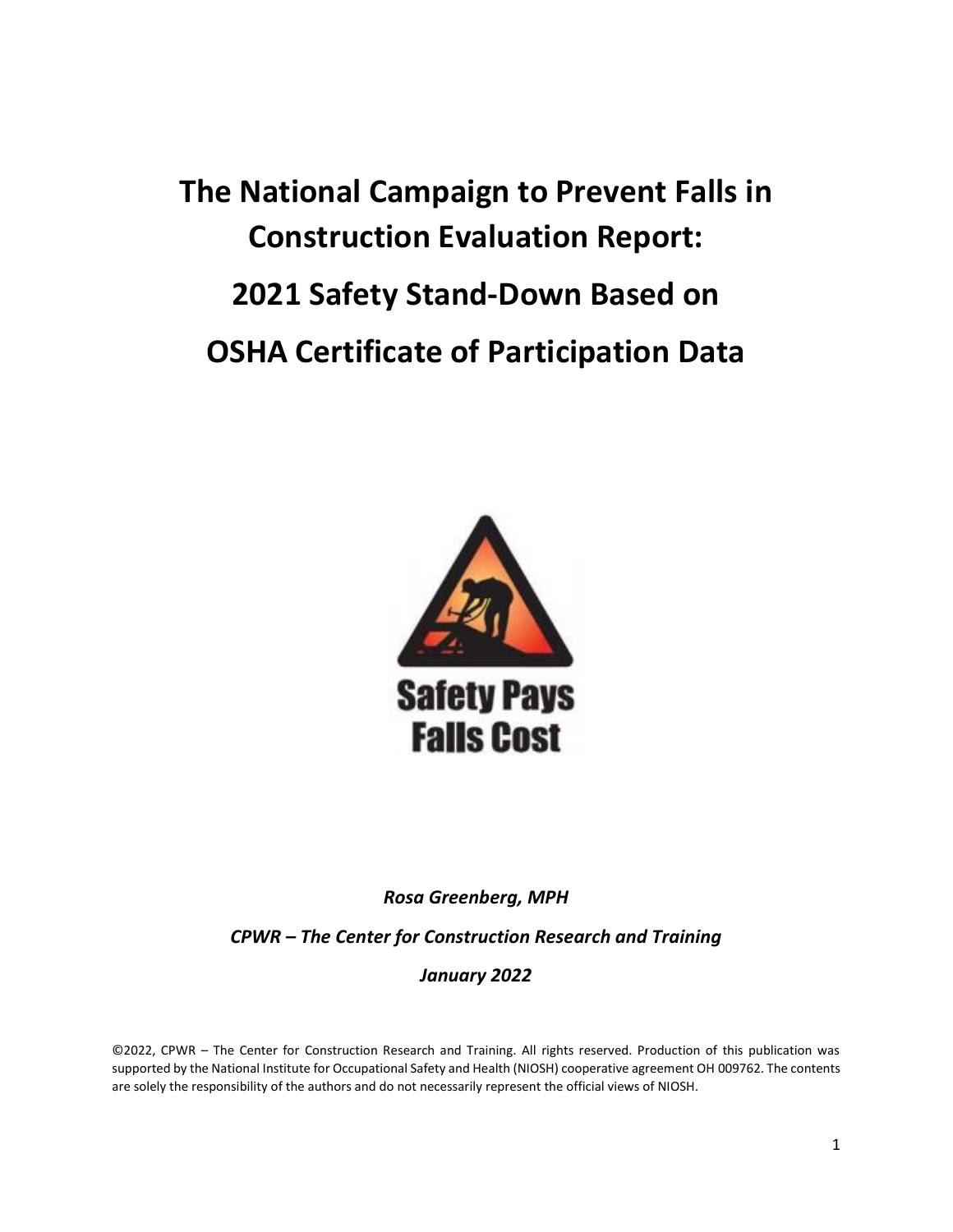#### **Background**

Falls are the leading cause of workplace death for construction workers. On average in 2019, more than one construction worker died every day as a result of a fall to a lower level.<sup>1</sup> Fatal falls to a lower level increased by 25% in 2019 compared with 2018.<sup>2</sup> In 2020, lack of proper fall protection in construction remained the most frequently cited violation by the Occupational Safety and Health Administration (OSHA) for the ninth consecutive fiscal year.3,4

The National Campaign to Prevent Falls in Construction (Falls Campaign) seeks to address this preventable cause of workplace injury and death. Founded by the [National Occupational](https://www.cdc.gov/nora/councils/const/default.html)  [Research Agenda \(NORA\) Construction Sector Council,](https://www.cdc.gov/nora/councils/const/default.html) [OSHA,](https://www.osha.gov/) the [National Institute for](https://www.cdc.gov/niosh/index.htm)  [Occupational Safety and Health \(NIOSH\),](https://www.cdc.gov/niosh/index.htm) and CPWR–[The Center for Construction Research and](https://www.cpwr.com/)  [Training \(CPWR\)](https://www.cpwr.com/) in 2012, the Falls Campaign will complete its eleventh year in 2022.

In 2014, as part of the Falls Campaign, the organizing partners created the National Safety Stand-Down to Prevent Falls in Construction (Stand-Down). Through the Stand-Down, employers, workers, safety associations, labor unions, and other partners pause work annually to host fall-related toolbox talks, demonstrations, trainings, story-telling, and other activities to prevent falls. As one organization described, "We have made great strides with fall protection awareness by participating in this program."

The Stand-Down has widespread reach. Since its inception, millions of workers have participated. Stand-downs have been reported in every state in the United States and internationally. For past evaluation reports, see [Stop Construction Falls: Evaluation Efforts.](https://stopconstructionfalls.com/about-the-campaign/evaluation-efforts/)

<sup>1</sup> 401 workers died as a result of falls to a lower level in 2019. Source: CPWR – The Center for Construction Research and Training. (2021). Fatal Injury Trends in the Construction Industry. https://www.cpwr.com/wp-content/uploads/DataBulletin-February-2021.pdf. (Accessed November 2021).

<sup>&</sup>lt;sup>2</sup> CPWR – The Center for Construction Research and Training. (2021). Fatal Injury Trends in the Construction Industry.

https://www.cpwr.com/wp-content/uploads/DataBulletin-February-2021.pdf. (Accessed November 2021).

<sup>&</sup>lt;sup>3</sup> OSHA. (2020). The Top 10 Most Frequently Cited Standards FY 2020. https://www.osha.gov/top10citedstandards. (Accessed November 2021). <sup>4</sup> From FY 2012-2020, Fall Protection 1926.501 was the most cited OSHA standard. In 2011, Scaffolding 1926.451 was the most frequently cited OSHA standard. 2011, 2013, 2014, 2015, 2017, 2018, and 2019 were confirmed via the Way Back Machine's internet archives of the OSHA webpage cited above. Archives were not available for FY 2012 and 2016. As such, FY 2012 was confirmed via the following source: Safety and Health Magazine. (2012). OSHA Announces 'Top 10' Violations of 2012. https://www.safetyandhealthmagazine.com/articles/safety-healthoshaannounce-top-10-violations-of-2012-2. (Accessed March 2021). FY 2016 was confirmed via the following source: Safety and Health Magazine. (2016). OSHA's Top 10 Most Cited Violations for 2016. https://www.safetyandhealthmagazine.com/articles/14927-2016-oshas-top-10-mostcited-violations. (Accessed March 2021).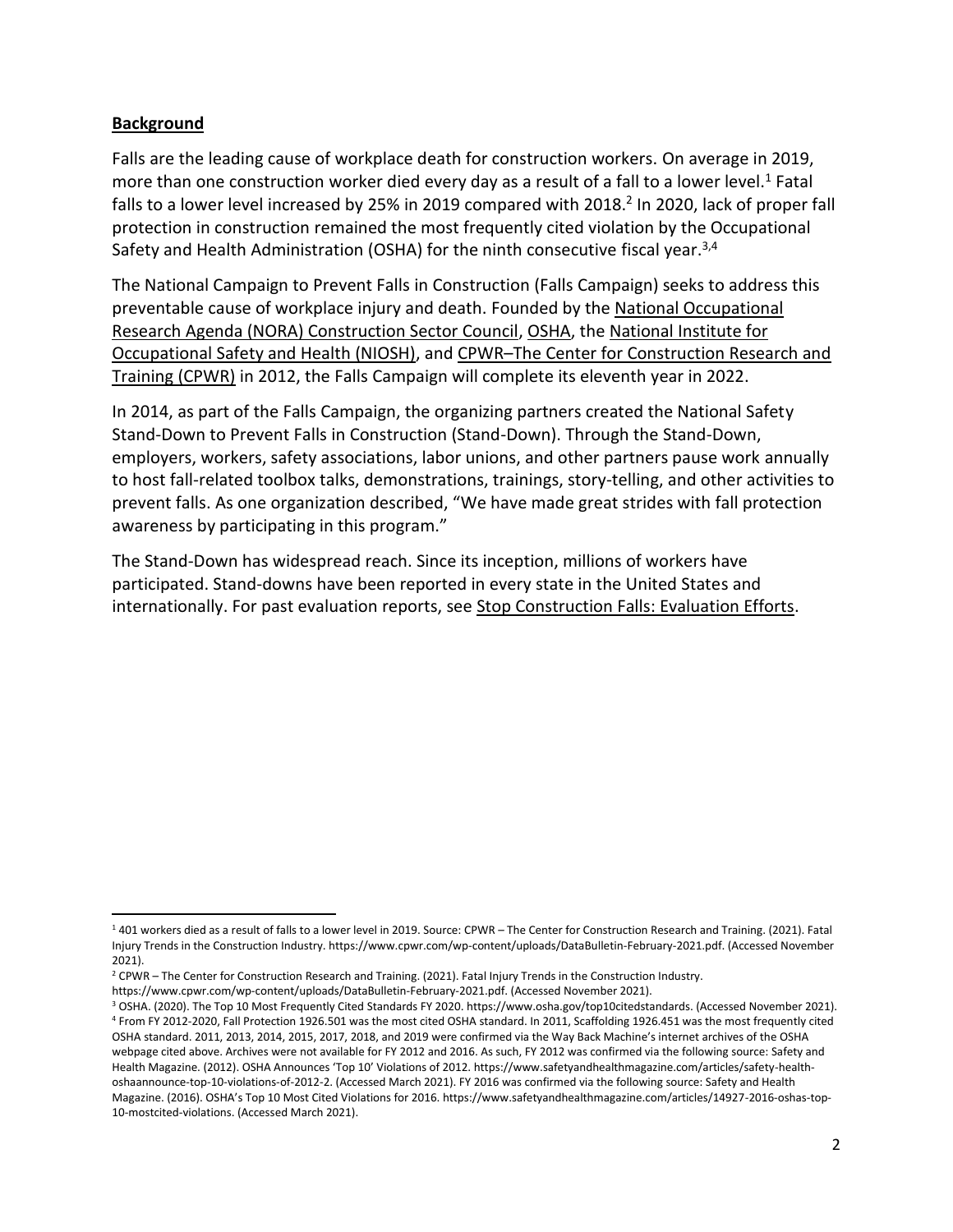#### **Methods**

Data were generated from OSHA's 2021 Certificate of Participation Database for the National Safety Stand-Down. To receive a certificate, respondents submitted information about their organization, stand-down event, and participants. There are limitations to this database. All data are self-reported and subject to selection and recall bias. Based on anecdotal and experiential data, we have been informed that only some organizations obtain certificates, and therefore understand this analysis to be a sample rather than a count of all stand-downs. Moreover, the submission form is only available in English, which may limit the ability of speakers of other languages to obtain certificates.

Data were cleaned via the identification and removal of duplicates. For organization-level analysis, entries with like names that had only small variations in spelling or grammar were consolidated. Company information was kept anonymous and confidential. Data are reported in aggregate except where detailed quotes and comments were used from respondents that opted to allow OSHA to publish their responses when completing the submission form.

This report is a mixed methods analysis of the database. A quantitative analysis was performed in Excel. Maps were created using Datawrapper. A thematic qualitative analysis was performed using ATLAS.ti 6.2 and Excel. Based on a review of all qualitative data, a codebook with eight topical and interpretive codes was created. Data were coded and analyzed iteratively. Analytical products were developed to identify key themes.

CPWR has been working with OSHA since 2014 to analyze the certificate data, but due to variations in the data collected and gaps in analysis, this report focuses on trends beginning in 2019. Additional reports on the 2014, 2015, and 2016 Certificate of Participation data are available at [https://stopconstructionfalls.com/about-the-campaign/evaluation-efforts.](https://stopconstructionfalls.com/about-the-campaign/evaluation-efforts)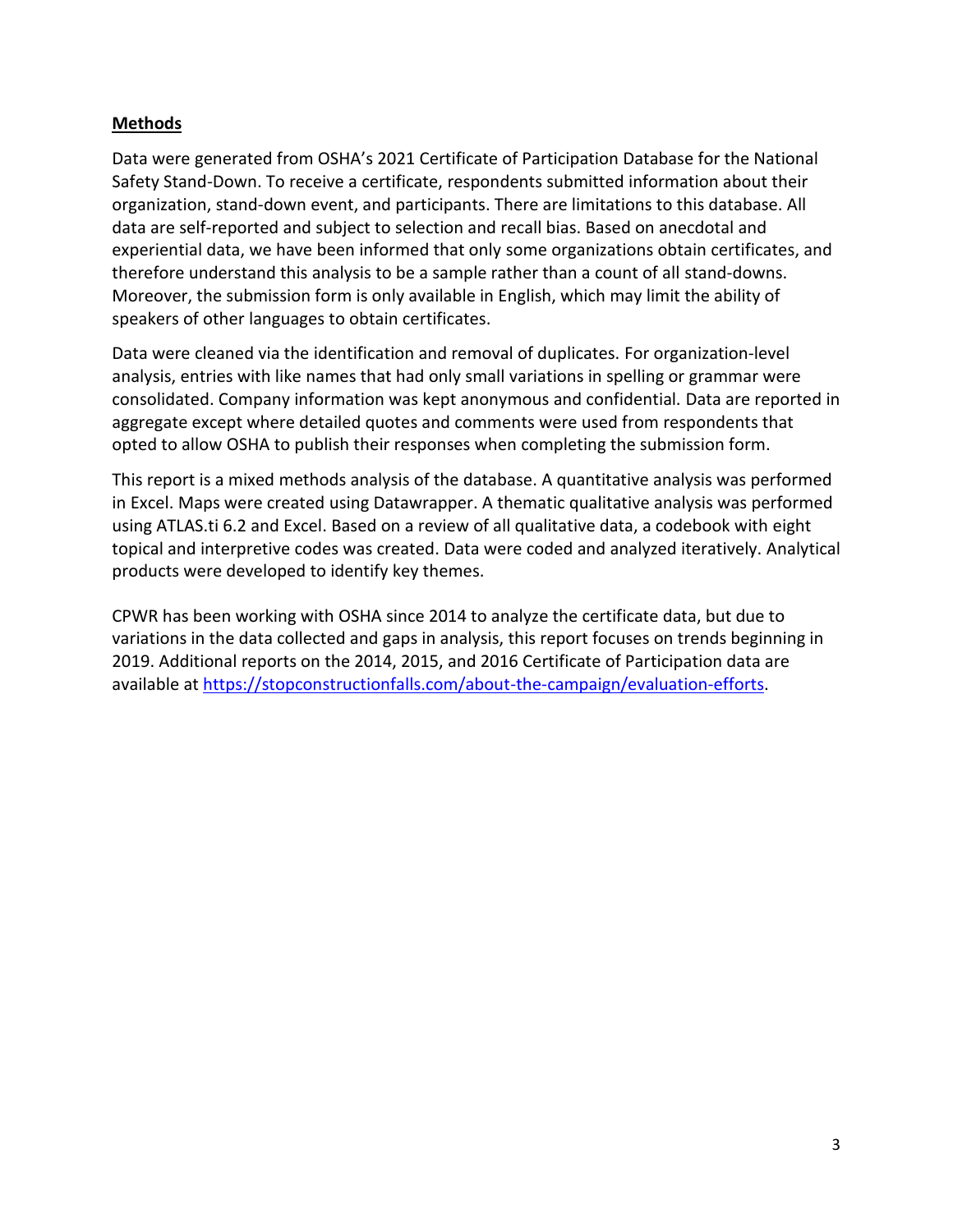## **Total Number of Stand-Downs and Workers Reached**

In 2021, the Stand-Down engaged hundreds of thousands of workers about the importance of fall protection. Participating organizations held **2,924 stand-downs that reached a total of 453,362 workers** across the United States, territories, and internationally.

#### **Recent Overall Participation Trends**

#### **A. Stand-Downs Held Over Time**

Compared to 2019, the final Stand-Down prior to the COVID-19 pandemic, the total number of **stand-downs held decreased in 2020 but partially recovered in 2021**. In 2020, as the Stand-Down was rescheduled and reimagined as a virtual event, the number of stand-downs held fell by 26%. In 2021, however, there was a 15% increase in events held compared with 2020. As one respondent explained, "This was a long overdue Stand-Down due to COVID."



## **B. Workers Reached Over Time**

Compared to 2019, the total number of **workers reached decreased in 2020 alongside the number of stand-downs, but almost completely recovered in 2021**. Despite fewer events being reported in 2021, the number of workers reached was only 1% short of the 2019 total.

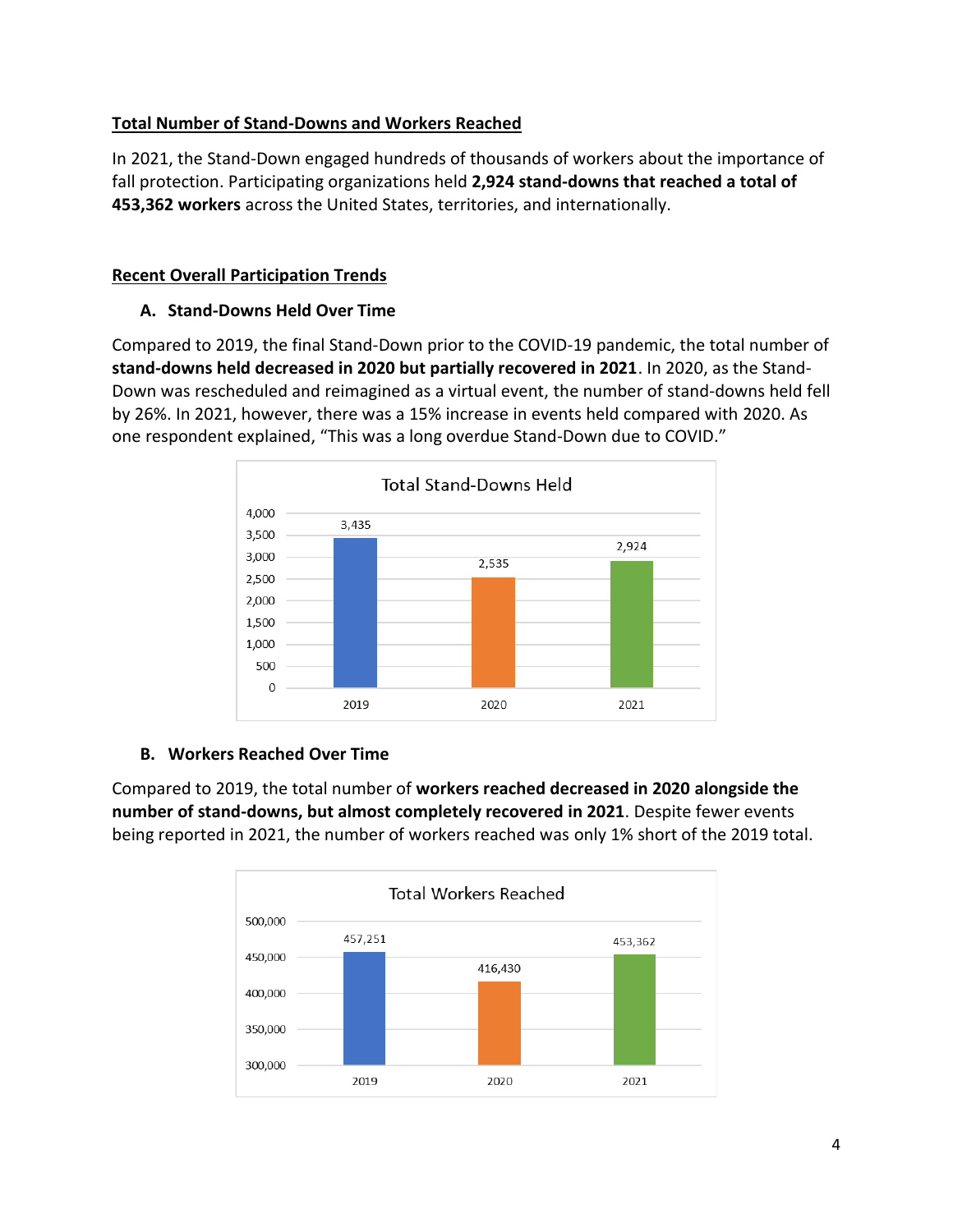#### **Extent of Ongoing Participation**

#### **A. Multiple Stand-Downs Within Organizations**

To investigate how widespread participation was within organizations, we assessed how many organizations reported holding multiple stand-downs such as events on multiple jobsites or multiple events on the same jobsite**. Most participating organizations hosted a single event rather than multiple events**. Of the 1,672 unique organizations that obtained certificates, 81% (1,352) held a single stand-down whereas 19% (320) held multiple stand-downs.

#### **B. Multiple Stand-Downs Across Years**

New organizations continue to join the Stand-Down and veteran organizations continue to return to it. **Approximately three in ten organizations (29%) participated for the first time**. As one respondent described, "This was our first year of participation and the information provided was very helpful to get us started."

In addition, **51% of organizations reported that this was their third or more year holding stand-down events**. One respondent said: "This is my third year participating in this event! I think it is a great event. It provides for a great opportunity to review and remind everyone that we do work in potentially dangerous profession but also, that it is easy to avoid accidents if we just take the time."

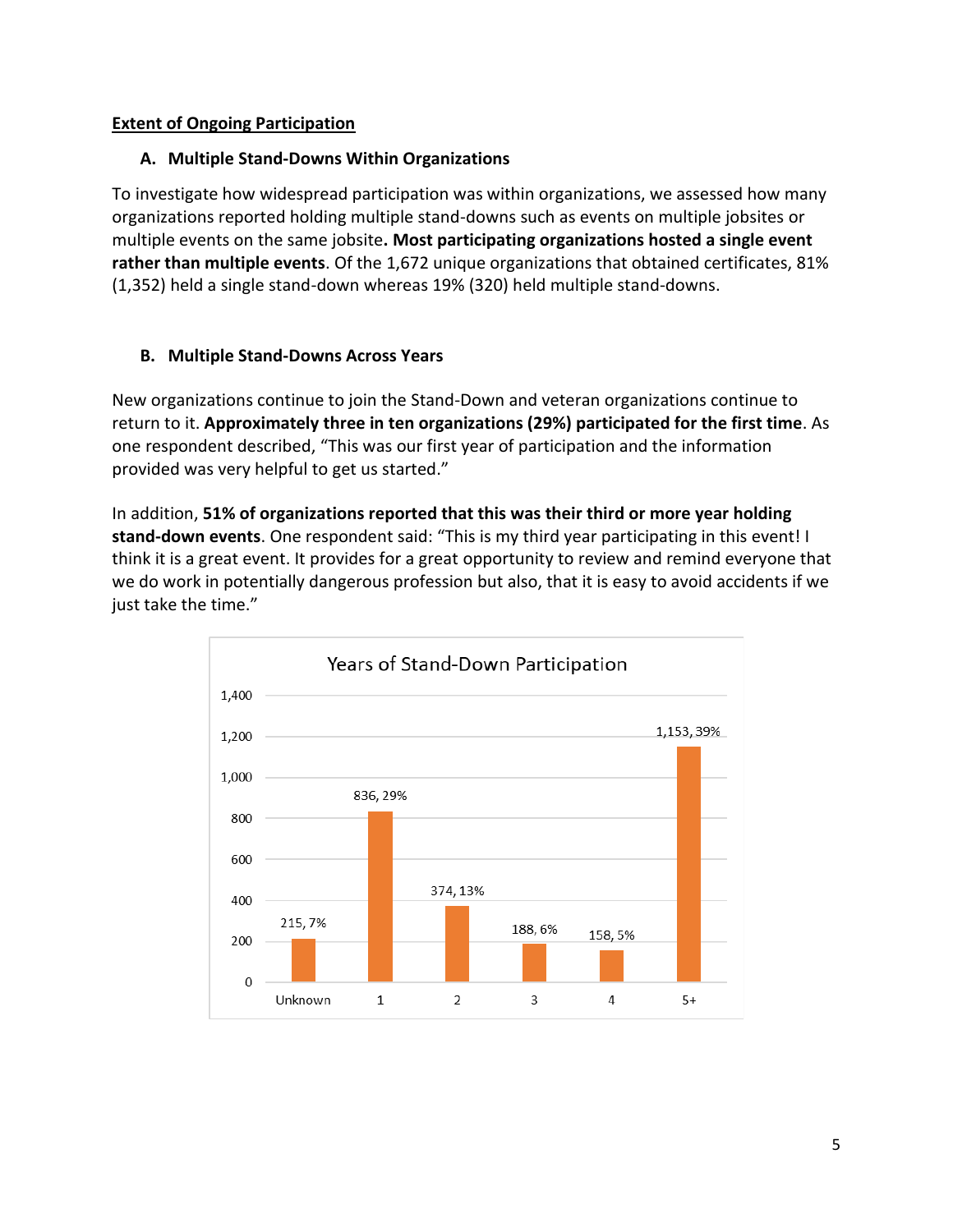#### **Stand-Down Demographics**

#### **A. Stand-Downs by Type of Construction**

Respondents were asked to select the construction sector they primarily work in from the categories below. As in 2019 and 2020, **commercial construction was the most selected category** in 2021, with 43% (1,251) of the total stand-downs held by companies operating in that sector. The **second most selected category was other construction**, which made up 25% (747) of the stand-downs.



An original goal of the Falls Campaign was to reach out to residential construction workers. Residential construction workers face elevated risk of fatal falls.<sup>5</sup> In 2021, residential **construction organizations hosted 8% of stand-downs with a total of 225 events held**. Although this was a 132% increase in residential construction events held compared with 2020, when residential construction organizations held 97 stand-downs, residential construction events held in 2021 did not rebound to their 2019 level. In 2019, residential construction organizations held 290 stand-downs.



<sup>5</sup> CPWR – The Center for Construction Research and Training. (2021). New Trends of Fatal Falls in the Construction Industry. https://www.cpwr.com/wp-content/uploads/DataBulletin-Falls-Special-Issue-2020.pdf. (Accessed November 2021).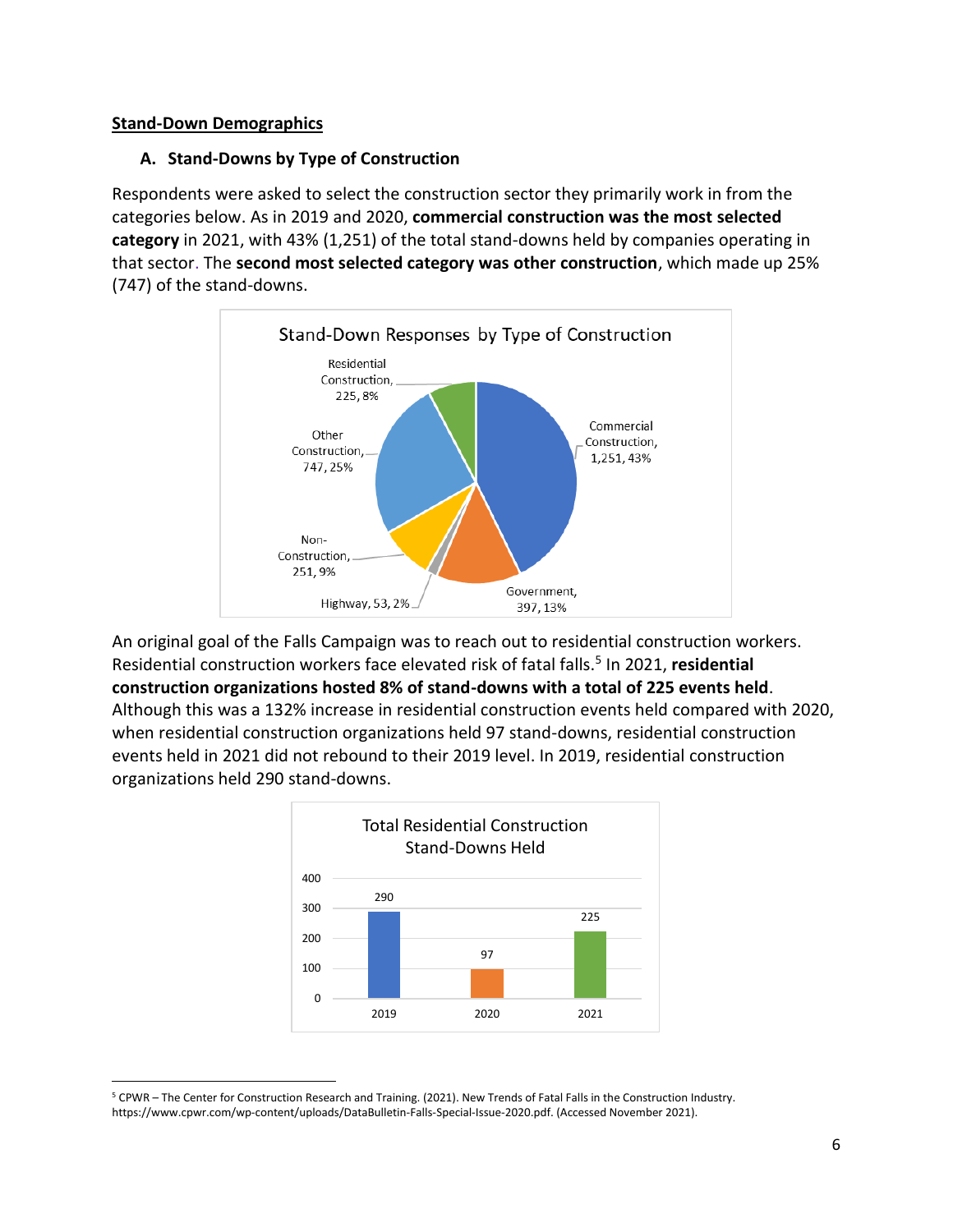## **B. Workers Reached by Type of Construction**

Respondents were asked what type of construction they perform and how many workers attended the stand-downs they hosted. This data provides an indicator of how many workers were performing that type of construction when the Stand-Down occurred, however we cannot conclude whether the workers attending self-identify as part of that sector. Individuals completing the certificate form can only choose one sector and likely default to the primary sector for their company, which may or may not reflect the primary sector of the workers who attended. For example, a general contractor who selected "commercial construction" as their type of construction may have hosted participating workers who primarily work in a different sector.

Based on the data available, we calculated the numbers of workers reached as part of a standdown event in a particular sector. **Thirty-six percent of workers reached (161,813) were working in commercial construction at the time of the Stand-Down**. The second largest category of workers reached were those working in other construction, with 34% of workers reached (153,477).



**Four percent of workers reached** (19,907) were working in residential construction. Residential construction workers reached followed the same trend as residential construction events held: although there was a 103% increase in total residential workers reached in 2021 compared with 2020, residential construction workers reached in 2021 still fell short of 2019 levels.

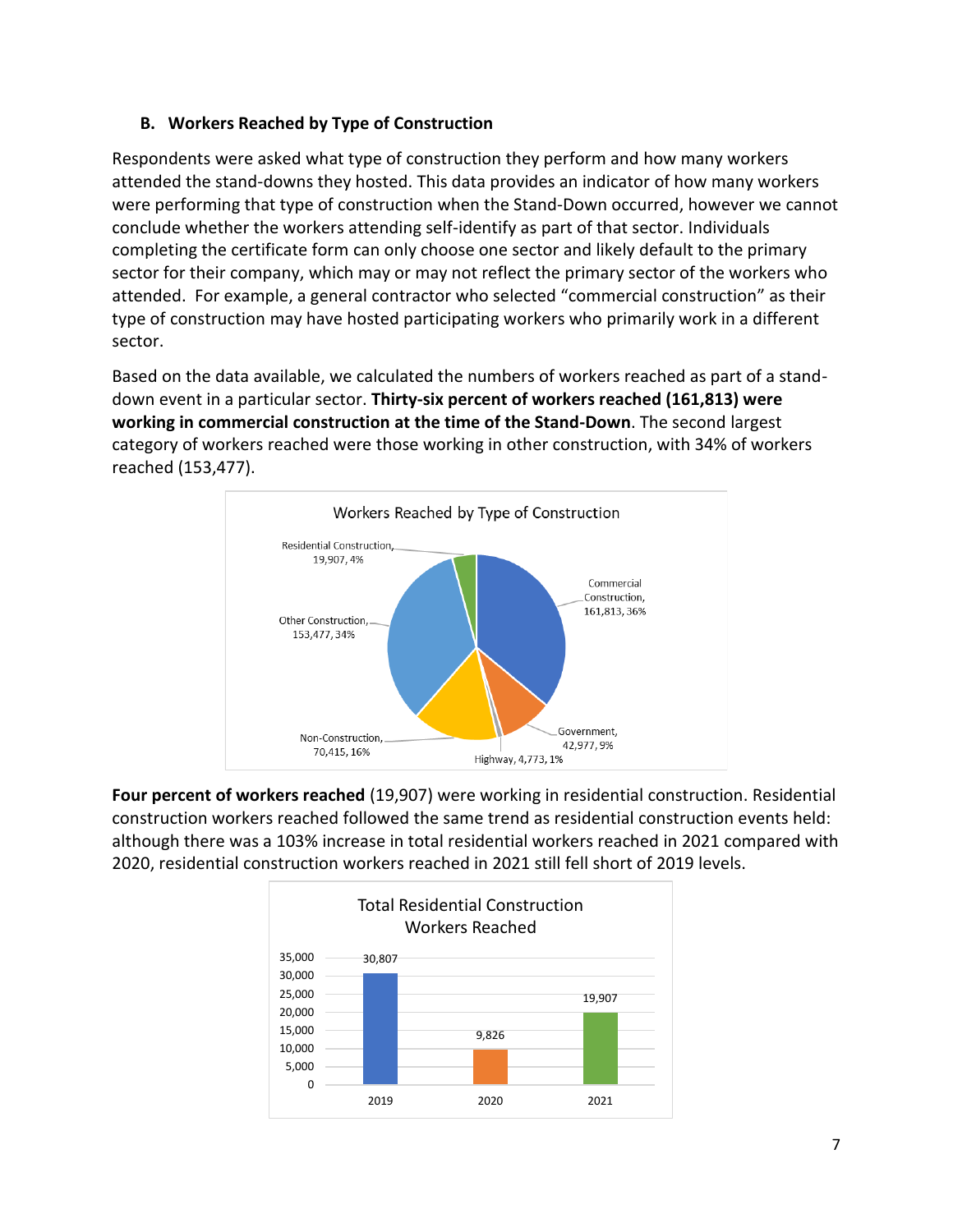## **C. Stand-Down Size**

A key goal of the Falls Campaign is to reach small residential contractors. Although the Certificate of Participation database does not request information on organization size, it does ask how many workers were present at the stand-down event. While it does not account for situations such as large events with multiple employers or small events held by large employers, this data does provide some insight into the size of jobsites where events are being held.

**Forty-four percent of all stand-downs were at sites with one to 19 workers present** (1,280). Similarly, within residential construction, 40% of all stand-downs were at sites with one to 19 workers present (90).

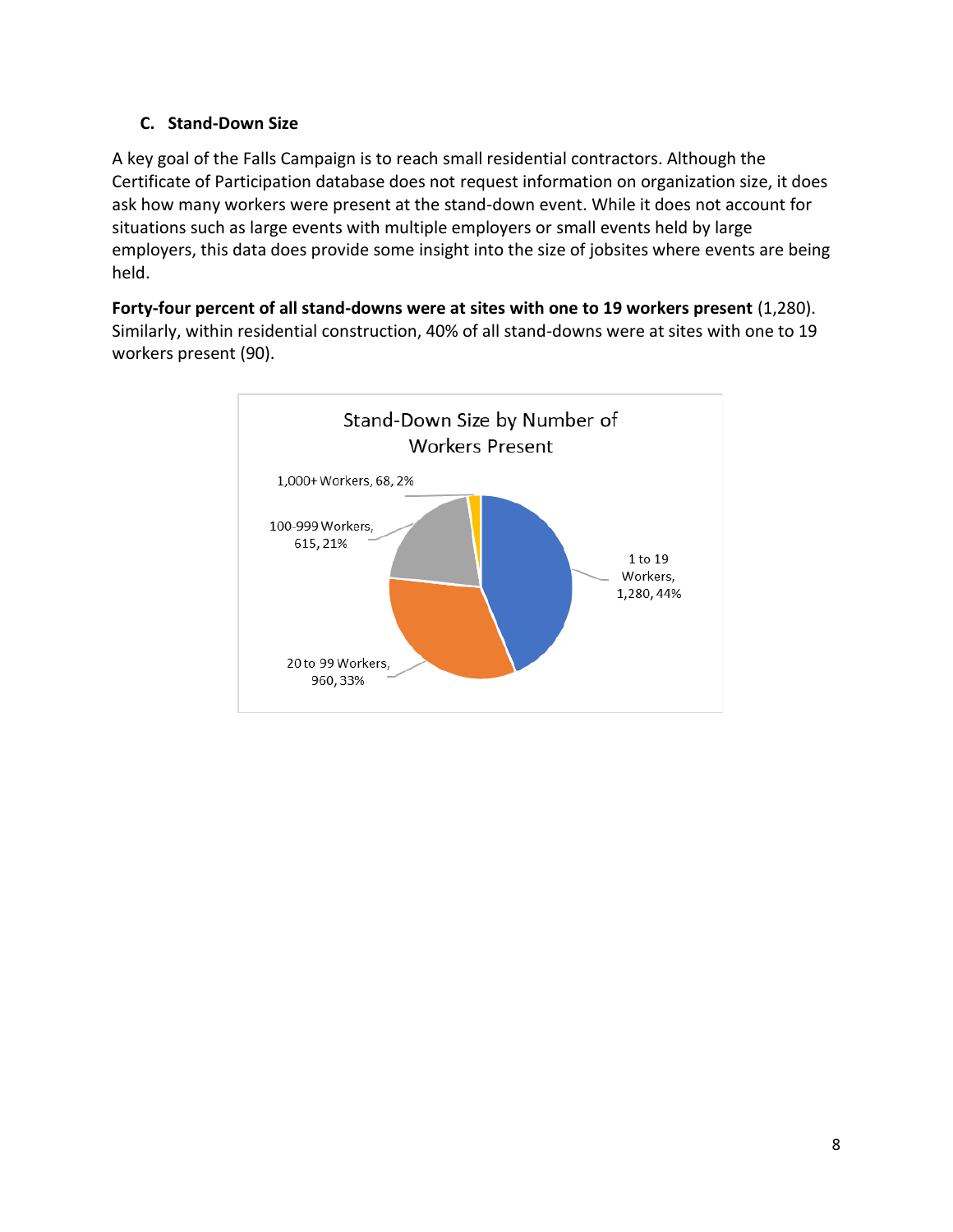#### **D. Stand-Downs by State**

In 2021, **stand-downs took place in every state in the United States**. In addition, stand-downs were also held in Puerto Rico (10), Guam (15), and internationally (153). $6$  The states with the highest number of stand-downs held were **Texas** (318), **California** (255), **Louisiana** (206), **New York** (176), and **Florida** (155).

For information on fall fatalities by state, refer to CPWR's Construction Fatality Map Dashboard: [https://www.cpwr.com/research/data-center/data-dashboards/construction-fatality-map](https://www.cpwr.com/research/data-center/data-dashboards/construction-fatality-map-dashboard)[dashboard.](https://www.cpwr.com/research/data-center/data-dashboards/construction-fatality-map-dashboard)



<sup>6</sup> Some participants that held their Stand-Down event outside of the United States and territories described their location in their organization name, project title, or comments. International locations included Afghanistan, Japan, Mexico, China, India, Romania, Saudi Arabia, Kuwait, and Qatar.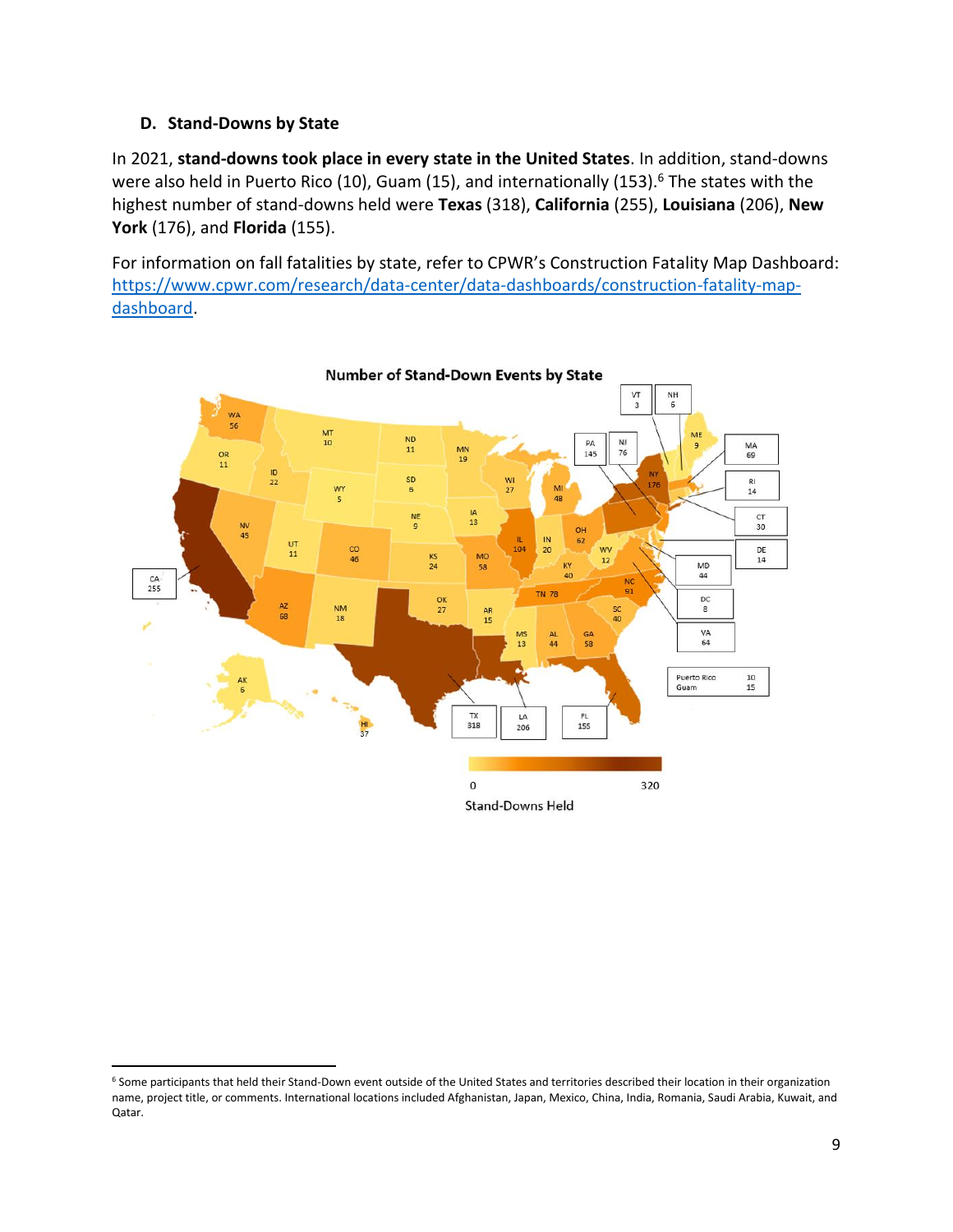#### **E. Workers Reached by State**

In total, **453,362 workers** were reached in stand-downs in 2021. The five states with the highest numbers of workers reached were Alabama (62,112),<sup>7</sup> California (57,764), Texas (41,957), **Louisiana** (24,779), and **New Mexico** (24,045). An additional **69,289 workers were reached internationally**. 8

For information on fall fatalities by state, refer to CPWR's Construction Fatality Map Dashboard: [https://www.cpwr.com/research/data-center/data-dashboards/construction-fatality-map](https://www.cpwr.com/research/data-center/data-dashboards/construction-fatality-map-dashboard/)[dashboard/.](https://www.cpwr.com/research/data-center/data-dashboards/construction-fatality-map-dashboard/)



<sup>&</sup>lt;sup>7</sup> A major national company registered its 50,000-participant stand-down as taking place in Alabama. It is likely that this registration reflects nation-wide participation rather than participation only in Alabama.

<sup>8</sup> Some participants that held their Stand-Down event outside of the United States and territories described their location in their organization name, project title, or comments. International locations included Afghanistan, Japan, Mexico, China, India, Romania, Saudi Arabia, Kuwait, and Qatar.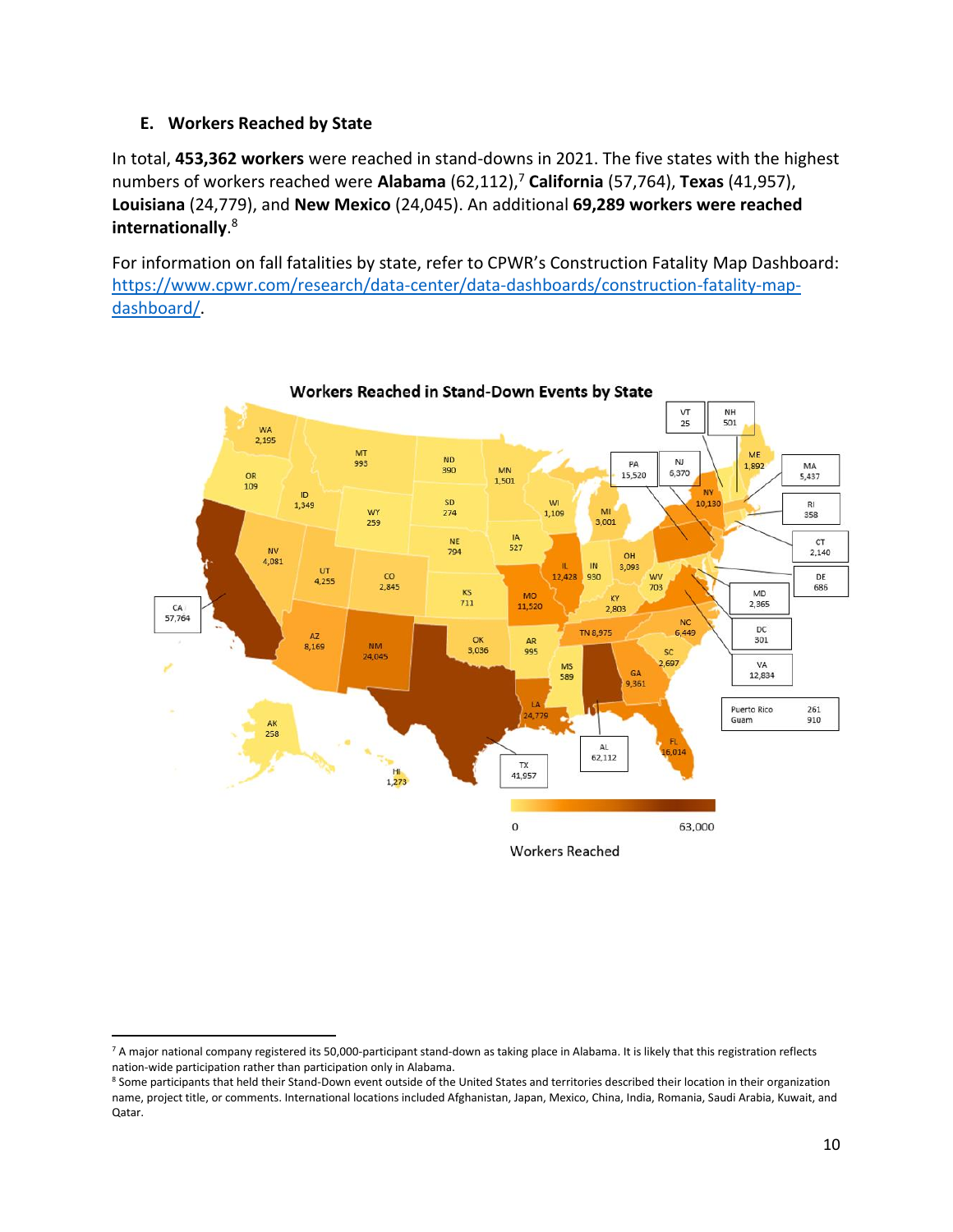#### **F. Stand-Downs and Workers Reached by OSHA Region**

OSHA regional offices and training centers promote participation, raise awareness, and provide critical support for the Stand-Down. **Region 6** (584)**, Region 4** (519)**, and Region 9** (420) **held the greatest numbers of stand-downs**. In terms of workers reached, **Region 4** (109,000),<sup>9</sup> **Region 6** (94,812), and **Region 9** (72,197) **also reached the highest number of workers**.

|                           | <b>Region</b> | <b>Region</b> | <b>Region</b><br>3 | <b>Region</b><br>4 | <b>Region</b><br>5. | <b>Region</b><br>6 | <b>Region</b> | <b>Region</b><br>8 | <b>Region</b><br>9 | <b>Region</b><br>10 |
|---------------------------|---------------|---------------|--------------------|--------------------|---------------------|--------------------|---------------|--------------------|--------------------|---------------------|
| Stand-<br><b>Downs</b>    | 131           | 262           | 287                | 519                | 280                 | 584                | 104           | 89                 | 420                | 95                  |
| <b>Workers</b><br>Reached | 10.353        | 16.761        | 32.409             | 109.000            | 22,062              | 94.812             | 13.552        | 9.016              | 72.197             | 3,911               |



<sup>9</sup> A major national company registered its 50,000-participant stand-down as taking place in Alabama. It is likely that this registration reflects nation-wide participation rather than participation only in Alabama.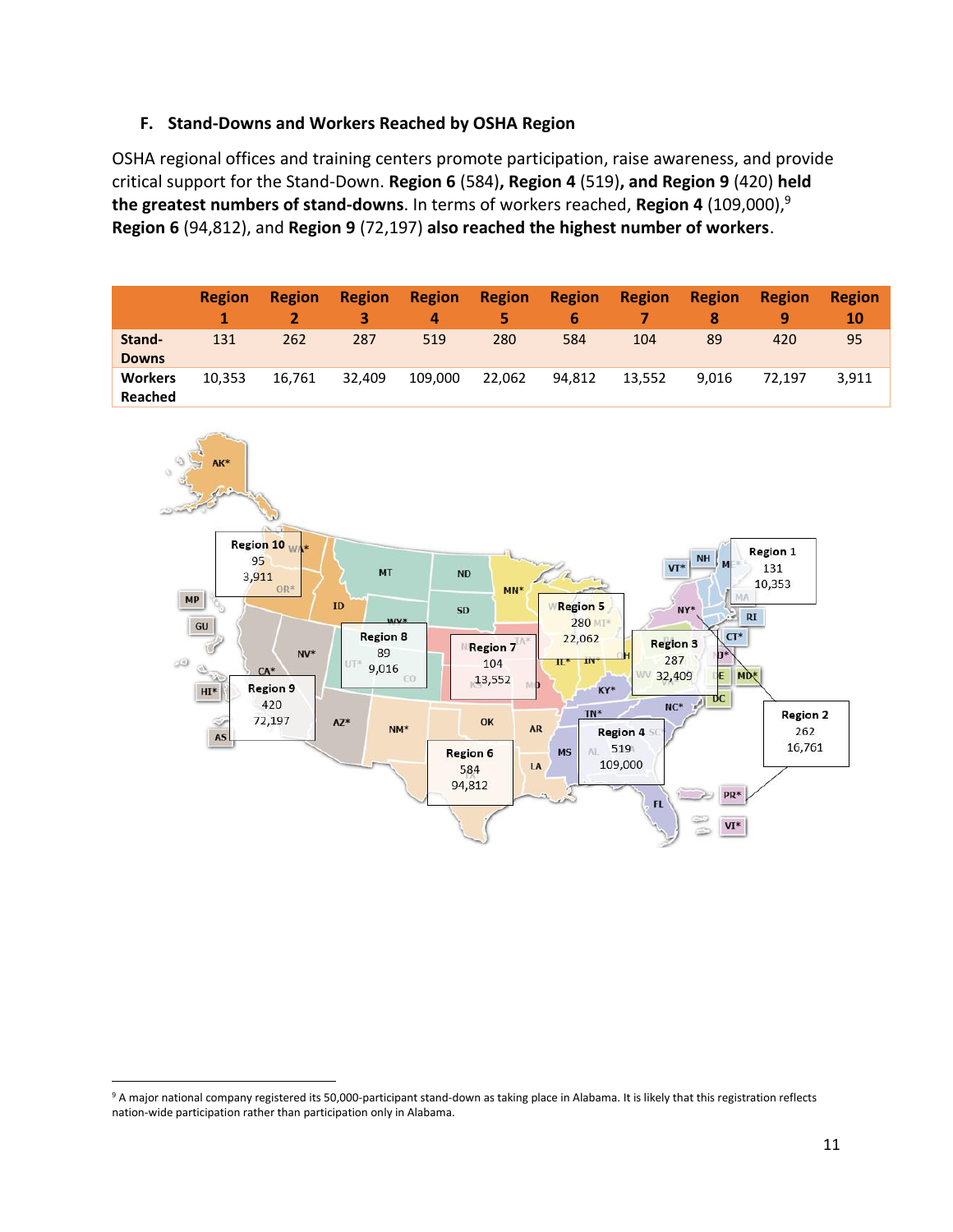#### **Stand-Down Content**

Respondents were asked to describe what they did in their stand-downs.

#### **A. Popular and Unique Activities**

Some respondents described the activities they conducted for their stand-downs. The most mentioned activities were **trainings** (500), **meetings/huddles** (385), **toolbox talks** (272), and **videos** (228).



Many sites **combined multiple types of activities during their stand-downs**. Instead of limiting themselves to a single activity, they provided multiple ways for participants to learn and interact. For example, one site combined providing training on ladder safety, hosting a demonstration how to use equipment, facilitating a discussion about personal fall experience stories, and cooking homemade sausage and biscuits at a mobile cooking station.

Respondents described **adjusting their activities to promote safety amid the ongoing COVID-19 pandemic.** For those that organized in-person events, some used social distancing, promoted masking, met in well-ventilated or outdoor areas, and/or split larger in-person events into smaller events. Others kept their stand-downs entirely virtual as a safety precaution.

Some respondents **described stand-down activities that were less commonly mentioned**. These respondents:

• **Remembered and honored workers who have died as a result of falls**. They held moments of silence "in remembrance of all workers lost to gravitational injuries" and to "[reflect on] chances taken that could have been catastrophic, and how a moment can change a lifetime." Another site read the names of workers who died as a result of falls as part of its commemoration.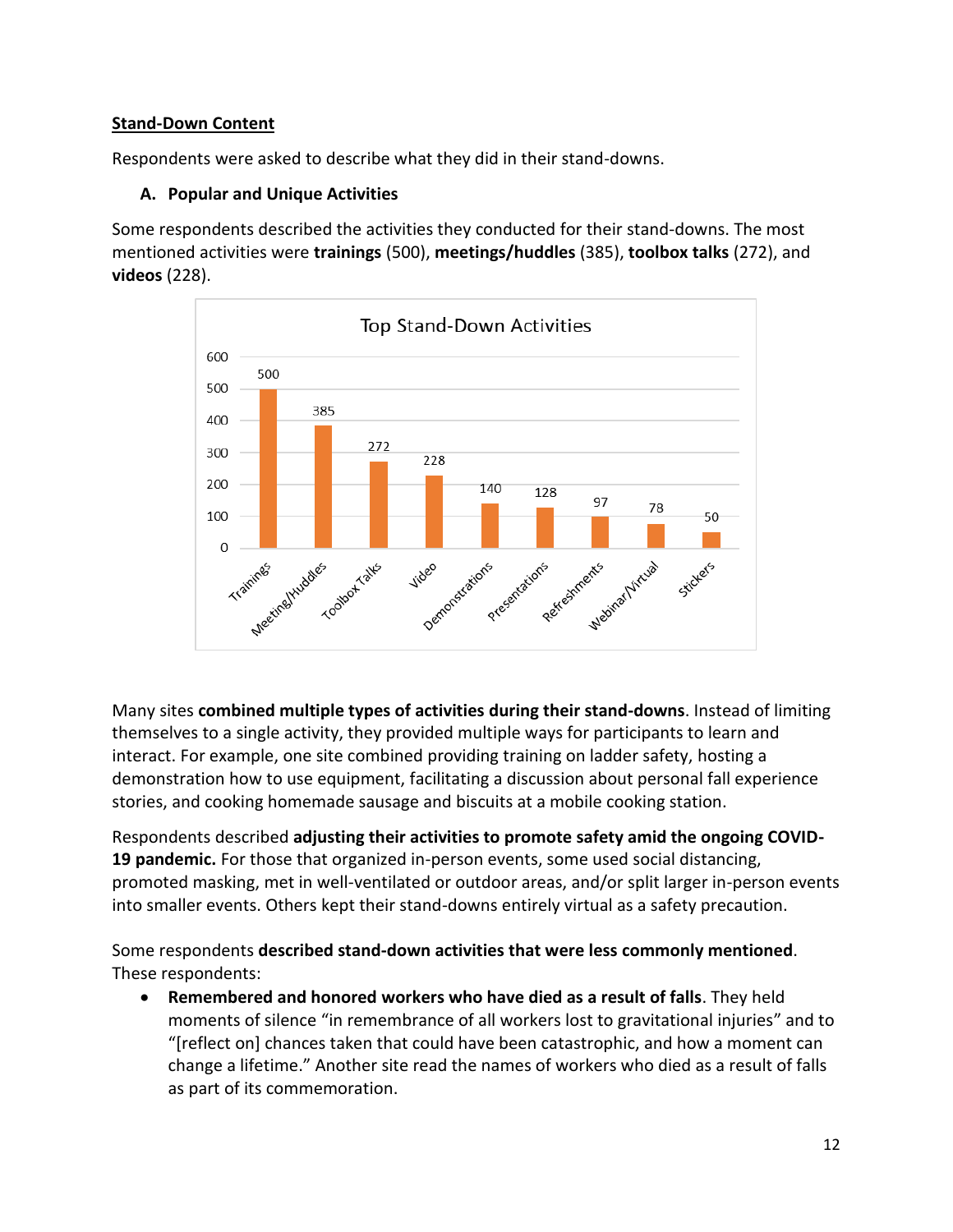- **Asked employees for their perspectives on fall prevention efforts**. Instead of using the Stand-Down as just a time to impart knowledge to employees, these respondents also used it as an opportunity to ask employees for their input through activities like employee focus groups.
- **Used phone-based apps** such as NIOSH's Ladder Safety Mobile App, Harness Hero, Miller Fall Clearance App, Drop Hurt Calculator App, and Kahoot to share information in an interactive digital way.
- **Made routine inspections more challenging and interactive**. Instead of asking employees to perform routine inspections of existing equipment, one site intentionally set up ladders correctly and incorrectly for an inspection activity. They then asked employees "to identify which ladders could be used on the jobsite by performing handson inspections."
- **Hosted contests and incentivized event participation with prizes and raffles** to promote engagement.

## **B. Popular and Unique Topics**

Respondents mentioned key falls-related topics in their responses. The top mentioned topics were **fall protection** (1,066), **ladders** (766), **inspections** (317), **harnesses** (302), **scaffolds** (193), and **lifts** (131).



Topics that were mentioned less frequently but still regularly mentioned included guardrails, housekeeping, fall prevention planning, safety culture, warning lines, and walking/working surfaces.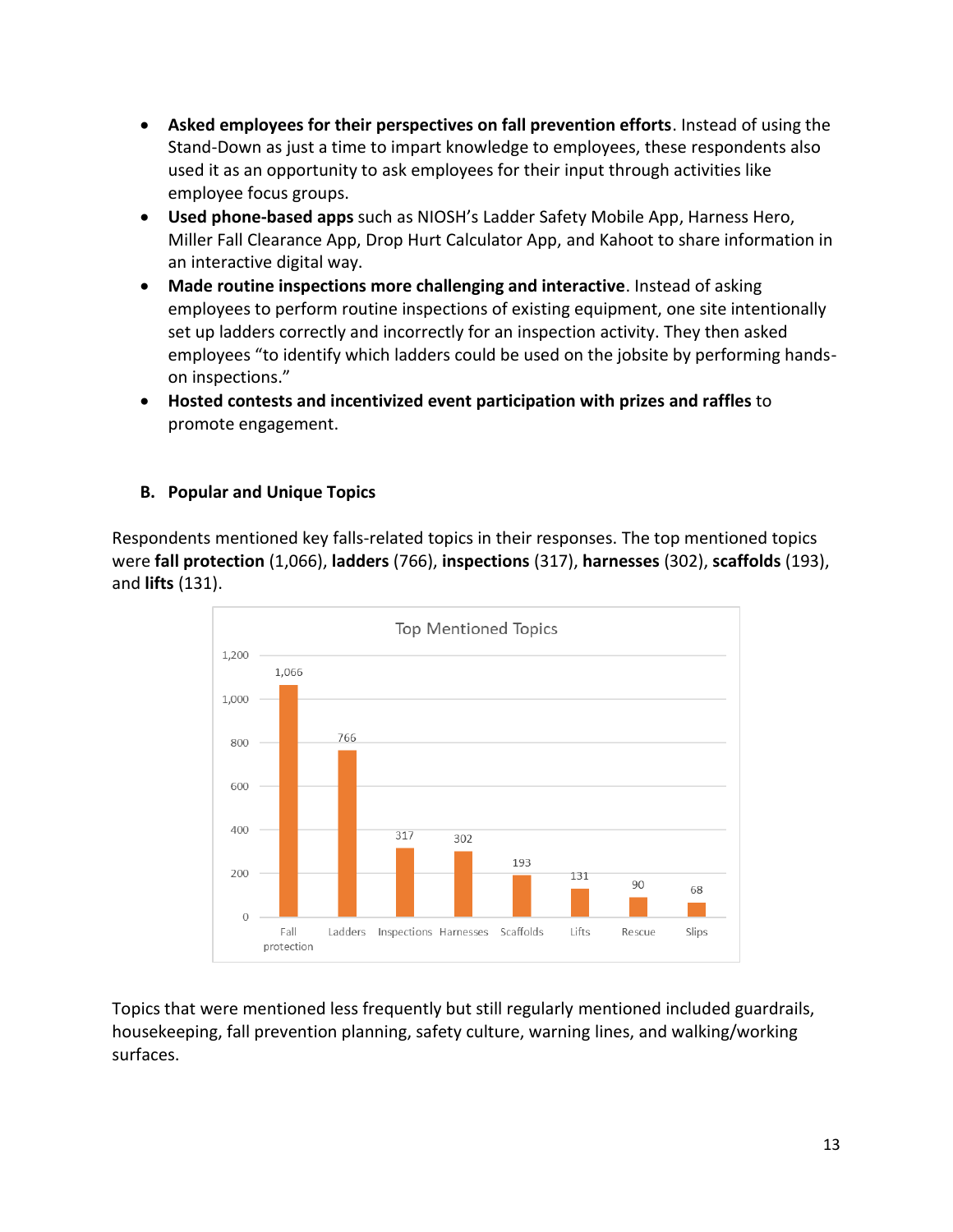In addition, some respondents used their event as an opportunity to train on additional nonfalls occupational safety and health topics. They provided training on heat stress and illness, mental health, suicide, Narcan administration for opioid overdose, COVID-19 infection prevention, and COVID-19 vaccination.

## **C. Main Messages**

Some respondents described a main message they sought to communicate through their standdown. Rather than technical knowledge about equipment or procedures, these were broader conceptual ideas they wanted workers to internalize. These main messages formed four themes: falls happen in a split second, falls have serious and life-changing consequences, fall prevention is a year-round organizational value, and falls can be prevented by paying attention and speaking up.

## **1. Falls happen in a split second.**

Respondents sought to emphasize how quickly falls happen. They wanted employees to understand that **"it only takes a split second for a fall to occur."** As another respondent described, "I wanted to impress upon everyone **how quickly accidents can happen** and to raise their awareness of working at heights."

#### **2. Falls have serious and life-changing consequences.**

Respondents communicated the potential **serious, life-changing consequences of falls**. They explained that falls are the "leading cause of serious injuries in the construction industry." They emphasized that "nothing is worth losing a life over."

Many stressed **that every worker should get to go home safely**. As one respondent described, "The most important thing in our jobsite is to ensure everyone goes home safely at the end of the day." This framework often included discussions of how a fall could impact an employee's family. For example, a respondent urged employees to "remember your family, loved ones and how that few seconds taking a short cut can cause years and years of pain and sorrow to those we care most about."

## **3. Fall prevention is a year-round organizational value.**

Respondents communicated that preventing falls was important to their organizations. They emphasized that **"safety has to come first."** They said safety was their "a core value," "a top priority," and "the most important tool on the jobsite." By discussing **"the importance of safety and fall protection in our industry and how we, as an organization, take it very seriously**" they communicated their organizational values.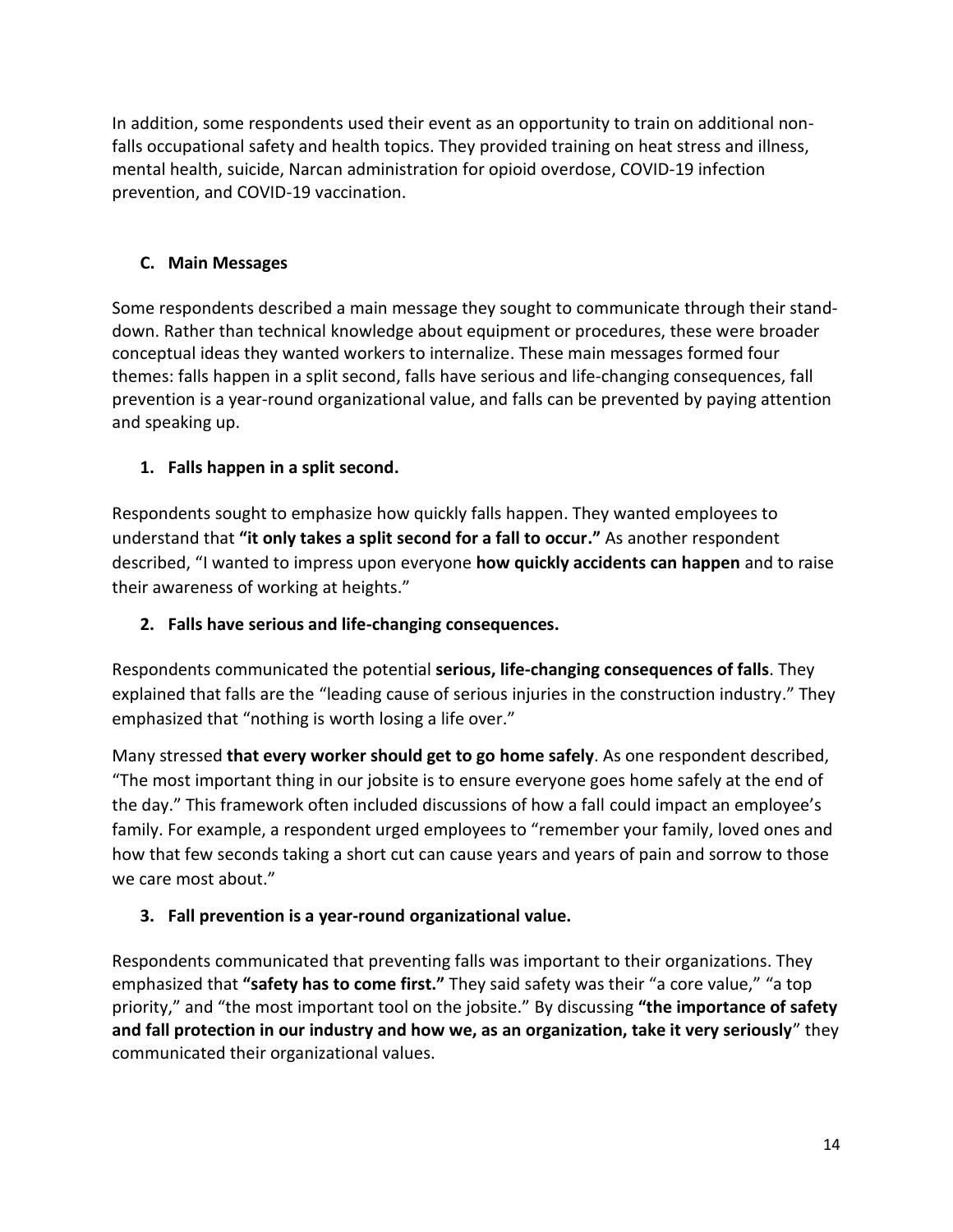They also said **that preventing falls was an ongoing, year-round priority**. Although the standdown happens once per year, respondents wanted to communicate that "fall prevention is not just a one-week activity." As one respondent described, "… we need to make sure that we not only participate this week, but every other week, day, hour. Safety never stops."

## **4. Falls can be prevented by paying attention and speaking up.**

Respondents emphasized that employees should always **pay attention** to fall prevention. They emphasized the importance of vigilance: "Our expectation is just constant awareness of working at heights, training, inspection of equipment, etc. to prevent any type of fall occurring on our projects."

They also stated it was important for workers to **speak up** when they identified hazards or had concerns. Organizational mottos such as "If you see something, say something" reflected this perspective. As one respondent explained, they hoped the Stand-Down would give employees "empowerment to say something when there is an unsafe condition during their daily task to protect themselves as well as other workers around."

## **Changes for Future Stand-Downs**

Respondents were asked what, if any, recommendations they had for future Stand-Downs. The Falls Campaign is considering changes based on their feedback.

# **A. Language Accessibility**

Respondents asked for more materials to be translated into Spanish and additional languages other than English. The Falls Campaign is:

- Translating all materials on stopconstructionfalls.com into Spanish.
- Offering Spanish-language falls webinars. The first Falls Campaign Spanish-language webinar was held in May 2021, and more will take place in 2022.
- Building and expanding an "Additional Languages" section on the stopconstructionfalls.com website for falls resources in languages other than Spanish and English. Currently, falls resources are available in Portuguese, Haitian Creole, Cambodian, Vietnamese, and Laotian in this section.
- Identifying which falls-related resources are used most often and prioritizing these top resources for translation into additional languages.

# **B. Other Industries**

Respondents recommended officially expanding the Stand-Down to non-construction industries and developing materials for these industries. Other industries are welcome to adopt the Falls Campaign and their participation is valued. However, the Falls Campaign was a directive of the NORA Construction Sector Council and is organized by the OSHA Directorate of Construction,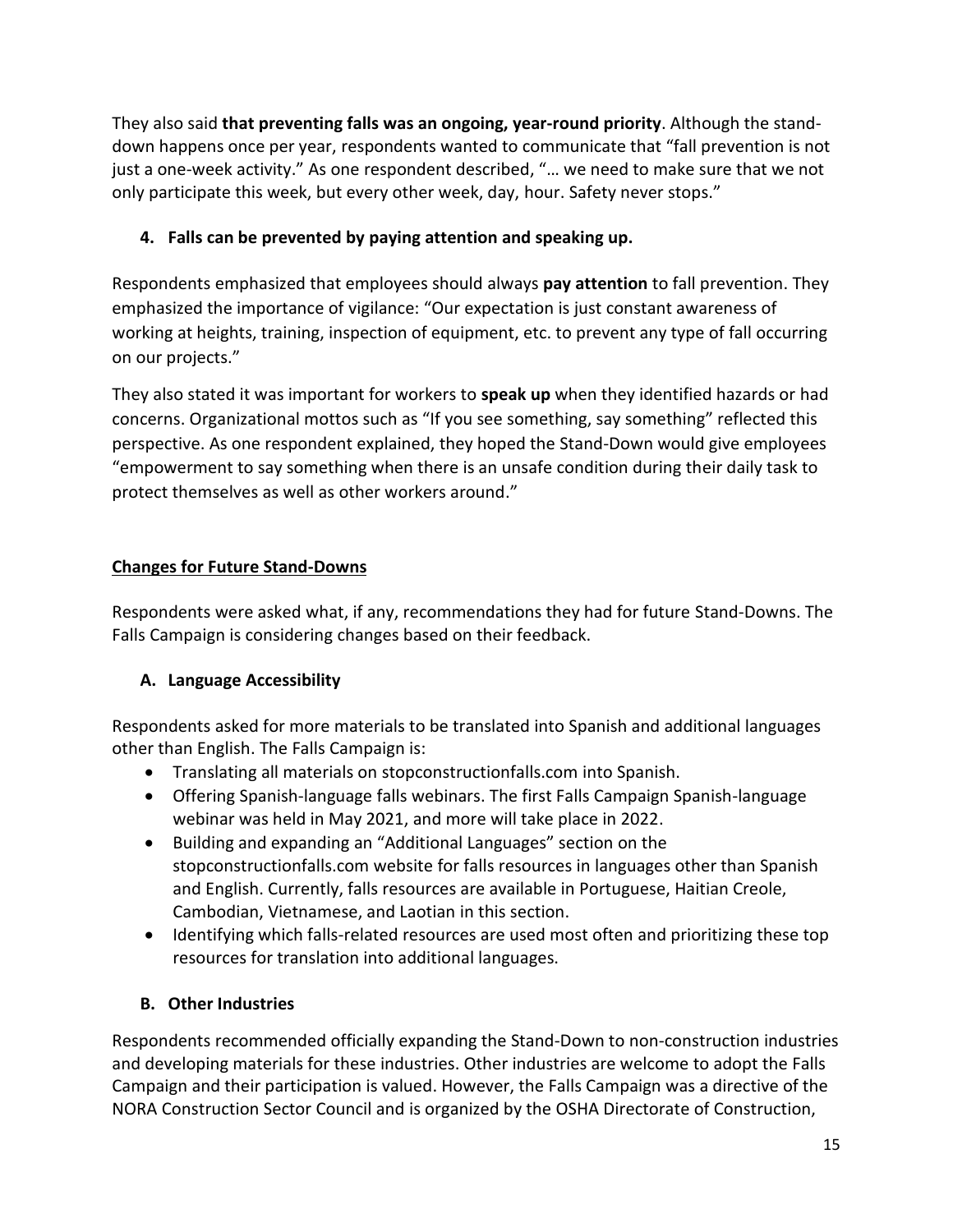the NIOSH Construction Safety and Health Office, and CPWR – the Center for Construction Safety and Health. These groups' missions are to improve safety in the construction industry.

## **C. Earlier Advertising**

Respondents recommended advertising for the Stand-Down earlier so organizations could have more time to prepare for the event. The Falls Campaign is:

• Developing and distributing Stand-Down materials earlier in the year to provide greater flexibility for those participating.

## **D. Year-Round Events**

Respondents asked for falls-related events to also be held year-round instead of only once per year at the Stand-Down. The Falls Campaign is:

- Holding additional falls-related webinars and events throughout the year while maintaining the early May schedule for the Stand-Down event to be as consistent as possible for partner organizations.
- Encouraging organizations to participate in the Falls Campaign at any time by using the Stand-Down resources available on stopconstructionfalls.com.

**Are you interested in participating in the National Campaign and Safety Stand-Down?**

For resources on how to hold your event, visit: [One-Stop Stand-Down Shop | Stop Construction Falls](https://stopconstructionfalls.com/one-stop-stand-down-shop/)

"Our participation in this year's National Fall Protection Safety Stand Down was rewarding and educational. We look forward to next year's safety stand down."